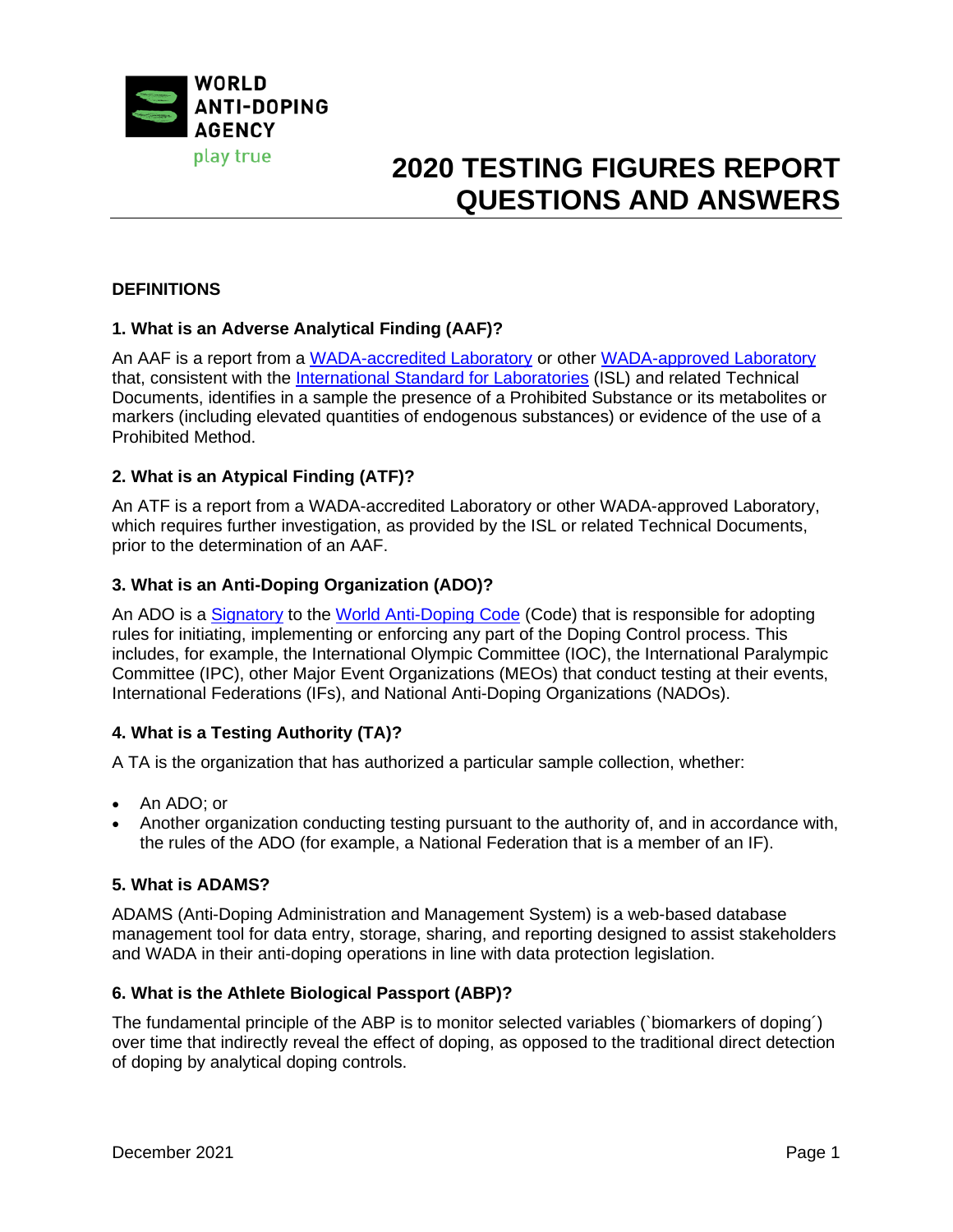

# **ABOUT THE REPORT**

## **7. What does the 2020 Testing Figures Report represent?**

The 2020 Testing Figures Report (2020 Report) is a summary of all doping control samples analyzed and reported by 26 WADA-accredited Laboratories and three WADA-approved Laboratories for the ABP in 2020. This includes all testing conducted worldwide by Signatories to the Code – in- and out-of-competition for urine; blood and ABP blood data; and the analytical results of such analysis – including AAFs and ATFs.

The 2020 Report offers a comprehensive reflection of global anti-doping testing figures, which allows organizations to observe patterns of doping control programs by sports, organizations, substances and Laboratories, and as a result, adapt their anti-doping strategies accordingly.

The 2020 Report represents the sixth set of global testing data since the revised Code came into effect on 1 January 2015.

### **8. What figures are included in the 2020 Report?**

The 2020 Report includes all analyses reported into ADAMS by the WADA-accredited Laboratories and the Laboratories that were approved by WADA to conduct blood testing exclusively for the purposes of the ABP ('Approved Laboratories').

The figures of urine and blood samples (not including ABP samples) are compiled according to the 'Sample Collection Date' (and not the sample 'Reception Date' by the Laboratory) as a result of efforts made by the Laboratories to incorporate the collection date into their ADAMS reporting. It is considered that this will allow TAs to more closely align the ADAMS data with their annual testing programs. These figures are associated with specified sport categories. The figures of ABP samples are still compiled according to the "Reception Date" by the Laboratory as the sample collection date is not a mandatory reporting parameter for the ABP for the Laboratories.

### **9. Did the implementation of the 2015 Code and 2017 International Standard for Testing & Investigations (ISTI) by ADOs [including the Technical Document for Sport Specific Analysis (TDSSA)], impact the results?**

Yes.

The **TDSSA** is a mandatory, level two document that came into effect on 1 January 2015.

The TDSSA is intended to ensure that Prohibited Substances within the scope of the TDSSA, which are deemed to be at risk of abuse in certain sports/disciplines, are subject to an appropriate and consistent Minimum Level of Analysis (MLA) by all ADOs. Under the TDSSA, ADOs are required to conduct an MLA for the following three groups of Prohibited Substances: Erythropoietin Stimulating Agents (ESAs), Growth Hormone (GH) and GH Releasing Factors (GHRFs).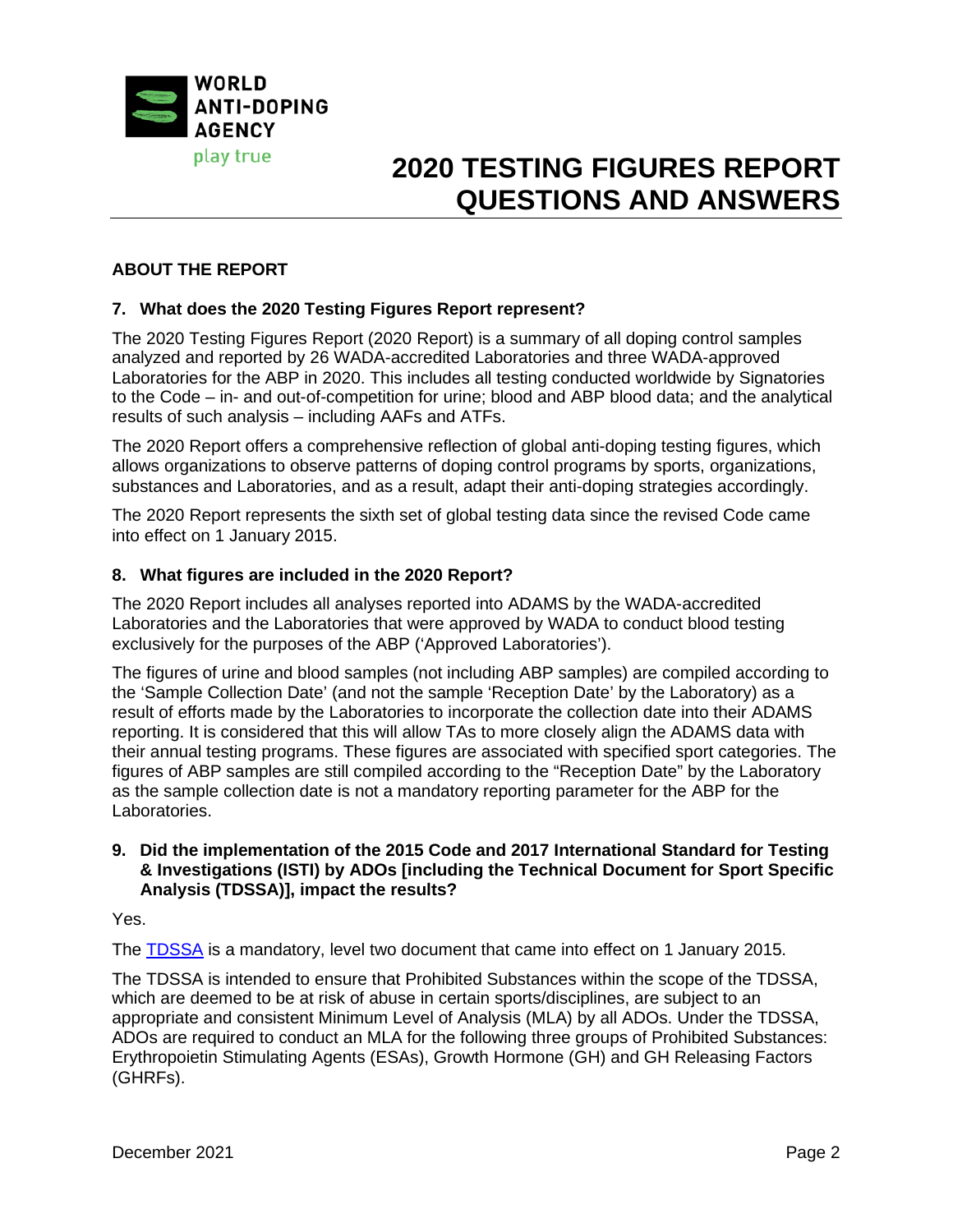

The findings of the 2020 Report highlight that there was a significant decrease in testing by ADOs when compared to 2019, due to the impact of the COVID-19 pandemic including:

- A decrease in the overall number of Anti-Doping samples (Urine, Blood, Blood ABP) analyzed;
- A decrease in ESA testing (urine plus blood), GH testing and GHRF testing.

For more details, please refer to the [Executive Summary.](https://www.wada-ama.org/sites/default/files/resources/files/2020_anti-doping_testing_figures_executive_summary_final.pdf)

## **2020 REPORT VERSUS 2019 REPORT**

## **10. How does the data from the 2020 Report compare to the 2019 Report?**

The COVID-19 pandemic had significantly impacted sporting competitions in 2020 and thus the opportunity for ADOs to collect samples was more focused on out-of-competition testing. Consequently, all measures of the Anti-Doping Testing Figures Reports were affected:

Based on the ADAMS results reported by the Laboratories, there was a 46% decrease in the number of overall urine and (non-ABP) blood doping control samples. The number of urine samples decreased from 278,047 to 138,818 while the number of blood samples decreased from 25,339 to 10,940 between 2019 and 2020. The ABP blood (passport) samples analyzed in WADA-accredited and WADA-approved Laboratories decreased 38% between 2019 and 2020 (2020 [Laboratory Report Executive Summary—Third Table\).](https://www.wada-ama.org/sites/default/files/resources/files/2020_anti-doping_testing_figures_en.pdf#page=5)

All WADA-accredited Laboratories had a decrease in the total number of overall samples recorded in 2020 compared to 2019.

In terms of AAFs, the percentage of AAFs reported in ADAMS decreased: 0.97% in 2019 (2,701 AAFs from 278,047 samples) to 0.67% in 2020 (1,009 AAFs from 149,758 samples).

In addition, the percentage of Total Findings (AAFs and ATFs - combined) decreased from 1.07% in 2019 to 0.82% in 2020.

There was a decrease in the percentage of AAF findings from the gas chromatography combustion isotope ratio mass spectrometry (GC/C/IRMS) test applied to the markers of the steroid profile: 2.57% in 2019 (184 AAFs from 5,231 tests) to 1.31% in 2020 (47 AAFs from 3,588 tests). Furthermore, there was one AAF finding from the application of the GH test to blood samples: 0 AAFs in 2017, 2 AAFs in 2018, 6 AAFs in 2019 and 1 AAF in 2020.

All 12 drug classes saw a decrease in the number of Prohibited Substances reported as AAFs.

There was a decrease in the overall number of non-ABP blood samples analyzed: 25,339 in 2019 and 10,940 in 2020.

### **11. Was the 2020 data collected differently than in 2019?**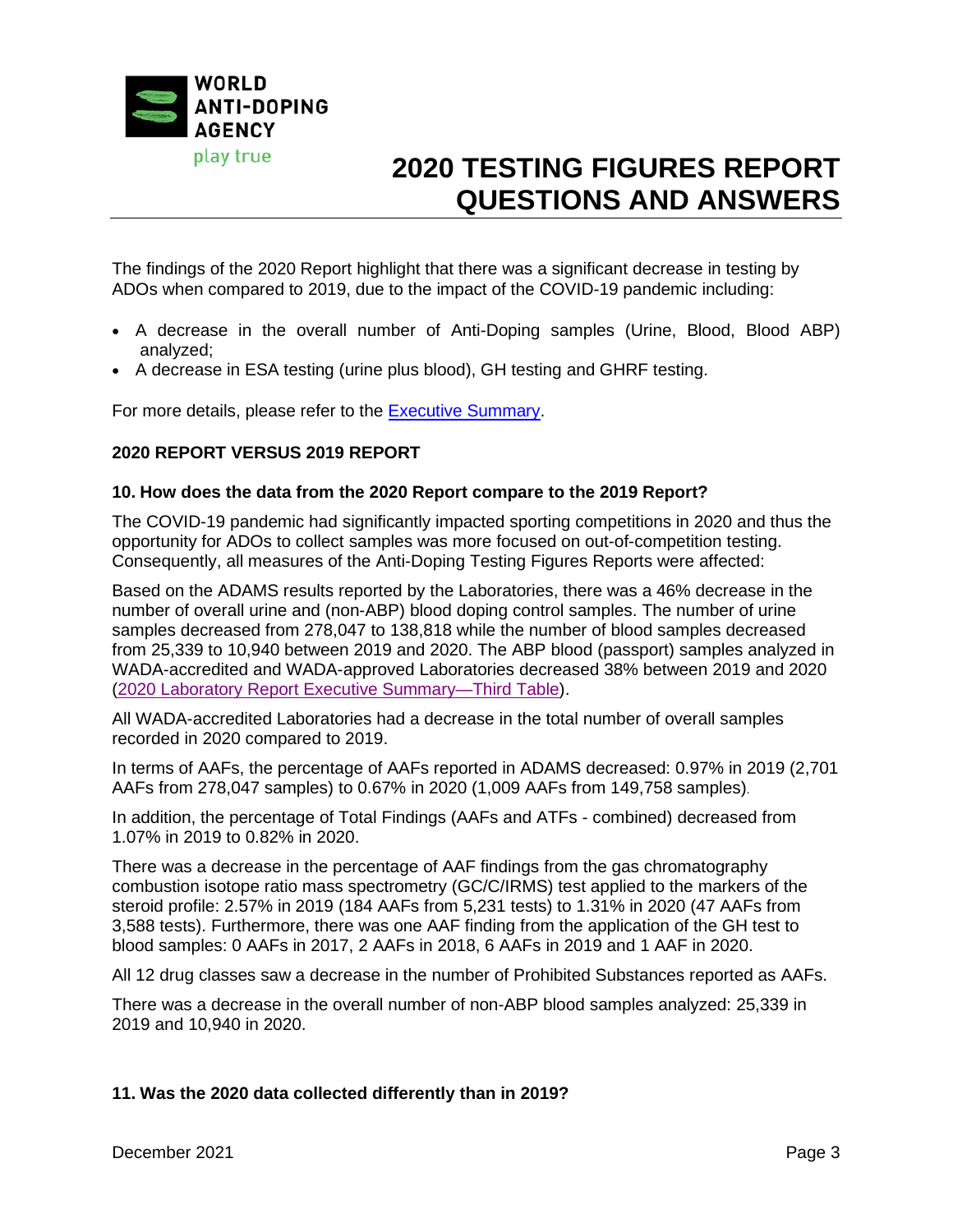

No, the 2020 data was collected using ADAMS, as has been the case since 2012.

The increased use of ADAMS by ADOs to record Doping Control Form (DCF) information into ADAMS has allowed more precise information to be compiled for these Reports. Data related to the tests, such as TA, sport and discipline, were extracted from the DCF where the information was available.

Aggregated data which is not reported into ADAMS (predominantly from professional leagues and universities in North America) is no longer included in the report as in previous years. This reflects the increased focus on Signatory results for WADA, the Code and International Standards. Since 2012, the Laboratories have reported negative data in addition to the AAFs and ATFs reported. This has allowed all data - negatives as well as AAFs and ATFs - to be compiled from ADAMS. The details and structure of the data in ADAMS are the reason that the 2012 to 2020 Reports offer a much more thorough view of anti-doping data than the Reports prior to 2012.

As an example, the use of ADAMS has allowed the Testing Figures Reports to differentiate the testing figures by discipline, TA, and in- and out-of-competition testing. This offers stakeholders a more detailed view of the worldwide fight for the protection of clean sport.

## **12. Are there any differences in format between the 2020 and 2019 Reports?**

The two Reports are structurally similar.

For the fifth year, the 2020 Report includes the number of samples analyzed by the GC/C/IRMS method on 19-norandrosterone and boldenone as per the Technical Document TD IRMS. Since the 2019 Report, the number of samples analyzed by the GC/C/IRMS method on formestane is also included. ADAMS has continued to allow the reporting of GHRFs, GnRH, Insulin, IGF-I, and hGH biomarkers, when conducted in a standardized way. WADA has been encouraging ADOs to conduct more comprehensive testing in line with the TDSSA and, in the 2020 Report, the number of these analyses is included.

The 2020 Report, as the 2019 Report, includes testing data related to Gender [\(See TA Report\)](https://www.wada-ama.org/sites/default/files/resources/files/2020_anti-doping_testing_figures_en.pdf#page=138).

The 2020 Report, as the 2019 Report, includes enhanced data on the countries involved in Regional Anti-Doping Organization (RADO) testing in 2020 [\(See TA Report\)](https://www.wada-ama.org/sites/default/files/resources/files/2020_anti-doping_testing_figures_en.pdf#page=138).

### Categorization of Sport Disciplines

The sports continue to be compiled in the following eight major categories:

- 1. ASOIF (Association of Summer Olympic International Sports Federations)
- 2. AIOWF (Association of International Olympic Winter Sports Federations)
- 3. ARISF (Association of IOC Recognized International Sports Federations)
- 4. AIMS (Alliance of Independent Recognized Members of Sport)
- 5. IPC (International Paralympic Committee)
- 6. Sports for Athletes with an Impairment
- 7. Other Sports Code Signatories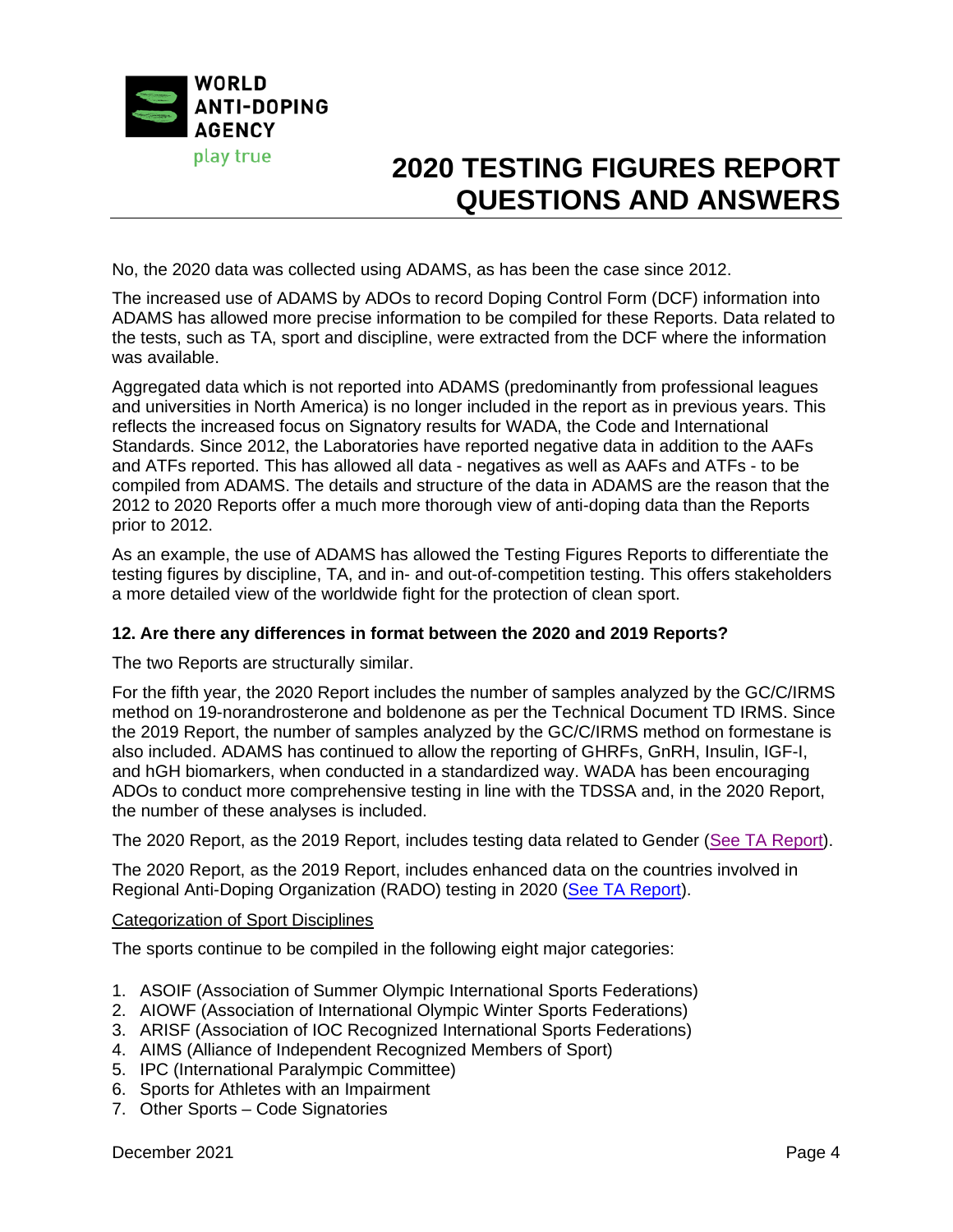

## 8. Other Sports

The sports data is further differentiated based on the disciplines that are included within the associated IFs' authority and the structure provided by the sport-discipline codes in ADAMS (as determined by the IF).

In addition, the sport figures can differentiate sports within the Olympic program that emanate from university sport disciplines, e.g. those disciplines that are not likely to be under the authority of the relevant IF. This provides more accurate data than previously with respect to the relevant IFs.

## **RELATIONSHIP TO OTHER WADA REPORTS**

## **13. How does this 2020 Report differ from the Anti-Doping Rule Violations (ADRVs) Reports?**

The 2020 Report highlights the results of analyses performed by WADA-accredited Laboratories on urine and blood samples for 2020, as reported into ADAMS. It does not illustrate statistics on whether the AAFs or ATFs reported became ADRVs.

The data in the 2020 Report may not correspond with the number of ADRVs reported by ADOs because all reported results are subject to the full results management process conducted by ADOs. This includes matching results with Therapeutic Use Exemptions (TUEs) – through which the use of a banned substance can be approved by an ADO for legitimate medical reasons – longitudinal studies and ensuring that sample collection and analysis were conducted in accordance with the relevant International Standards.

In simple terms, not all AAFs or ATFs lead to ADRVs.

Meanwhile, the 2019 [ADRVs](https://www.wada-ama.org/en/resources/general-anti-doping-information/anti-doping-rule-violations-adrvs-report) Report, issued earlier in December 2021, illustrates the incidence of doping in global sport during 2019. The ADRVs Report shows both analytical and nonanalytical ADRVs (or sanctions, as they are commonly known). The Report breaks down sanctions by sport, TA and nationality.

The reason the ADRVs Report which was published in 2021 includes 2019 statistics while this Testing Figures Report includes 2020 statistics, is because for ADRVs, the results management process can take a long time from the first signs of a potential violation through to the end of a case. Cases can take time to be resolved before they can be adequately prepared and published.

The 2020 Testing Figures Report, and the 2020 ADRVs Report that will be released in 2022, will provide powerful data, which will help ADOs gain a better understanding of global doping patterns. This will help them adapt their strategies to protect clean athletes further.

### **14. Why doesn't ADAMS itself illustrate the number of ADRVs or anti-doping sanctions?**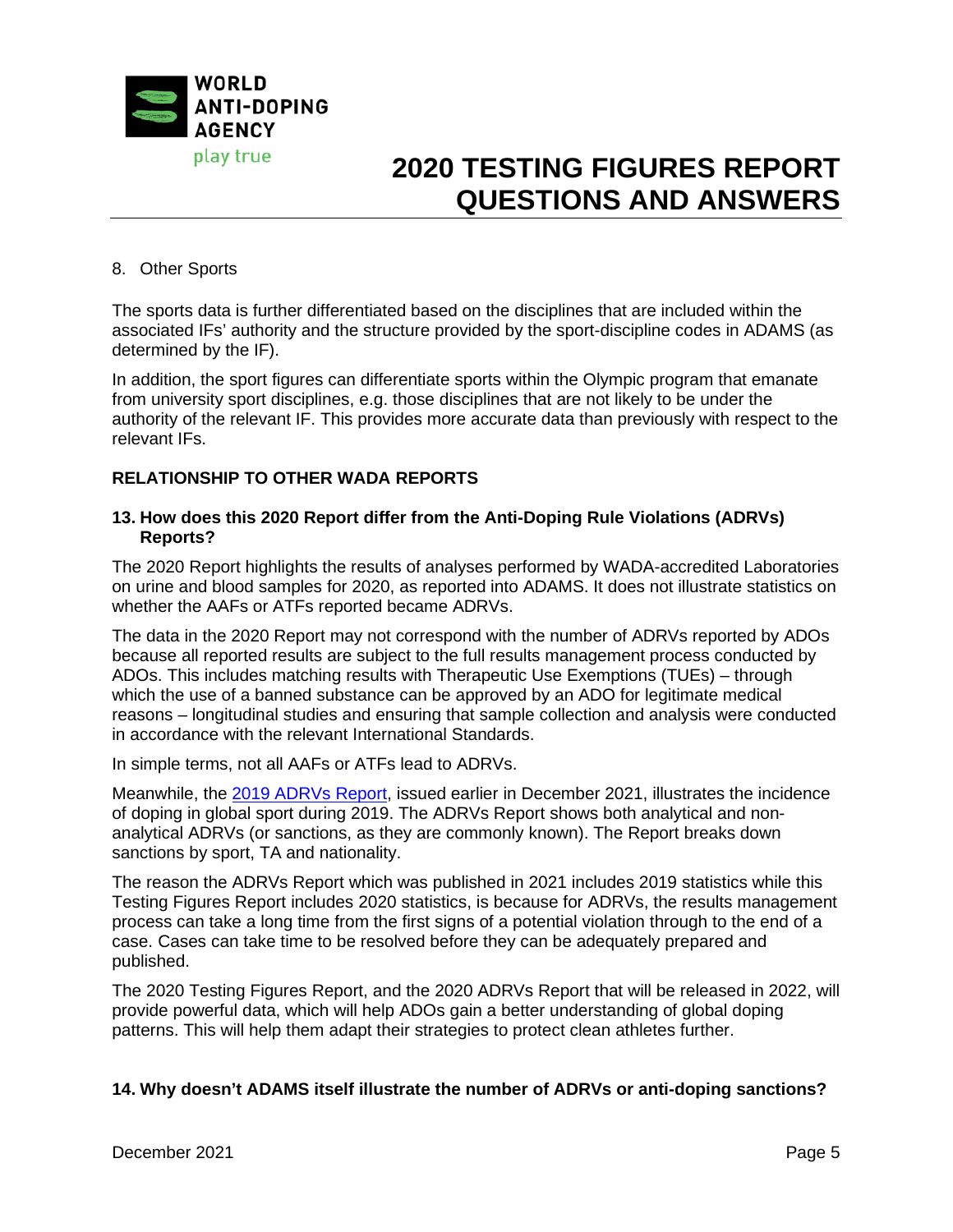

ADAMS cannot provide a full and accurate picture of the number of ADRVs or anti-doping sanctions as not all ADOs are using ADAMS.

ADAMS has the capability to record ADRVs by Results Management Authorities. ADAMS also has the capability to record sample collection information and athlete profiles all within a secure and Code-compliant environment. This information is not reflected in the 2020 Report because the figures were compiled with data entered by the WADA-accredited Laboratories and not the ADOs themselves.

All these functions are available to ADOs at no cost. With the full adoption of ADAMS by ADOs, the sporting community would have a more transparent means for tracking results from collection to sanction, while respecting confidentiality. In addition, a complete analysis of data would be available, including linking AAFs to TUEs and sanctioned cases.

## **THE DATA**

## **15. How many TAs are included?**

The 2020 Report includes data from 277 different TAs, a decrease over the 399 from 2019 which is primarily due to a decrease in National and Regional Sport Federations which conduct testing as the TA. The Report continues to include a number of National Federations (NFs) which conduct testing although NFs themselves are not Signatories to the Code and therefore are not entitled to authorize testing independently (although the rules of some NADOs and IFs may delegate testing authority to these bodies). As a result, tests attributed to NFs may in some instances be part of NADO or IF programs.

NADOs continue to be responsible for a significant portion of worldwide anti-doping efforts, having been the responsible TAs for 77% of the samples analyzed in 2020. IFs, meanwhile, were responsible for over 18% of samples analyzed and reported into ADAMS (comprising testing conducted by AIMS, ARISF, AOIWF and ASOIF-member organizations as well as other Code Signatories).

### **16. Which disciplines and sports organizations are included within the sports listed?**

The sports and disciplines listed in the 2020 Report are reported by the TAs as they were designated on the DCF information entered into ADAMS (or, in the absence of a DCF in ADAMS, as designated on the DCF received and reported by the Laboratories into ADAMS) relating to the sample at the time of its collection. In addition, data from the DCFs entered into ADAMS was also utilized to confirm and assign the sport and disciplines. The sport codes (names) in ADAMS ensure that all Laboratories are reporting sports in a more standardized manner. The 2020 Report by sport shows improvements in the reporting of specified disciplines in each sport instead of simply the sport.

IFs are encouraged to report any corrections or updates in relation to sports and disciplines under their authority to the **ADAMS** team.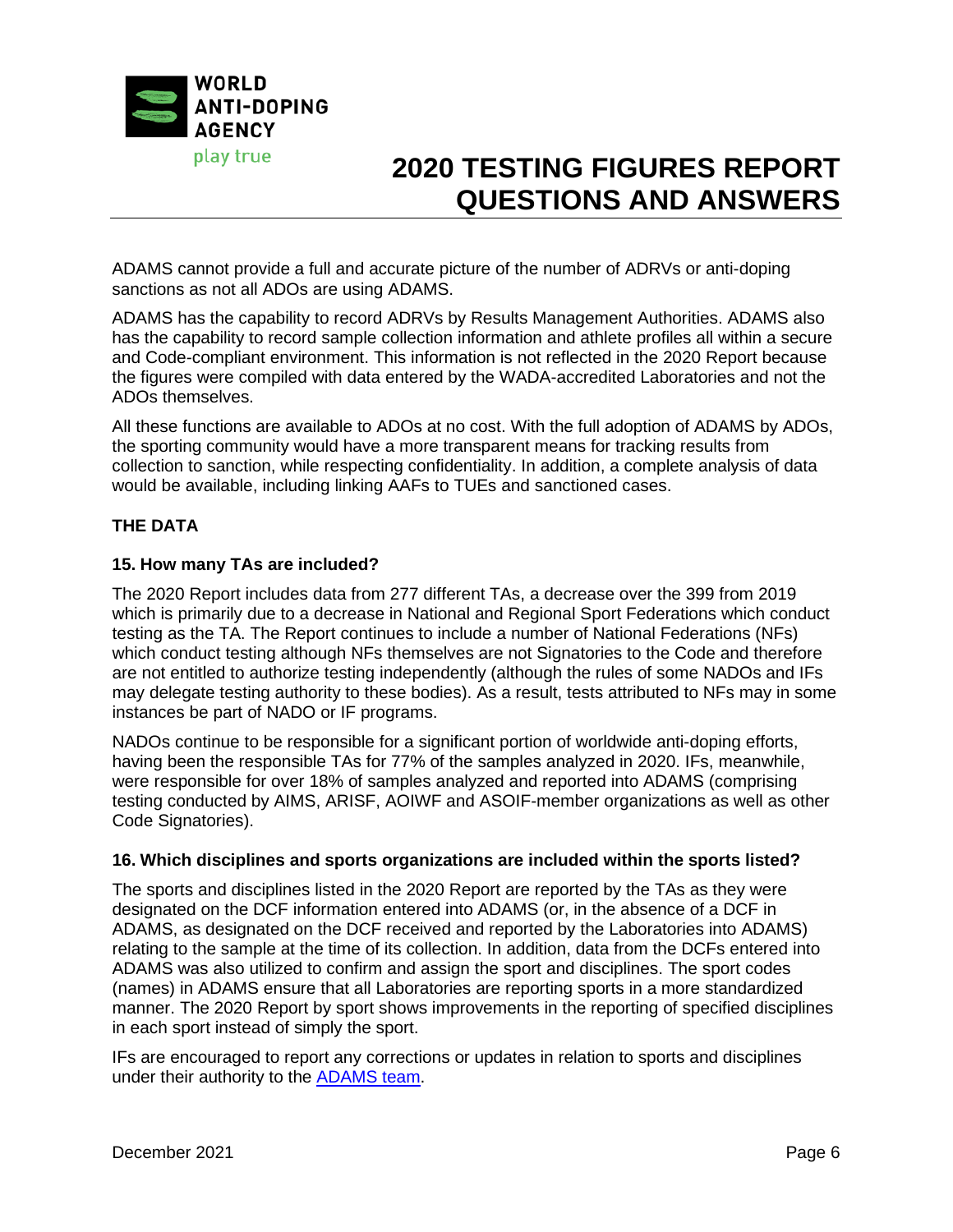

In addition, while some NFs or Continental Sport Confederations conduct testing under the delegation of their relevant IFs, others initiate testing independently of their IF. In the latter case, the test does not appear in the IF statistics, but rather in the Confederation testing statistics provided they were noted as the TA.

## **17. Do Laboratories have to analyze a minimum number of samples?**

Yes.

The ISL requires that a WADA-accredited Laboratory performs analysis on a minimum of 3,000 (including urine, blood and ABP) samples per year. Any Laboratory which is accredited for the entire year and does not meet this figure is monitored closely by WADA. In some cases, Laboratory suspensions may have been the reason for the reduced total in sample analysis. The impact of the pandemic will certainly be taken into account when assessing the Laboratories' compliance to this ISL requirement.

### **18. Why is there such a large gap between the number of AAFs for in-competition as opposed to out-of-competition?**

In prior years, more samples were collected in-competition than out-of-competition. However, the 2020 Report illustrates a higher number of out-of-competition samples were collected in 2020. In ADAMS, a total of 56,886 urine and non-ABP blood samples were collected incompetition (equating to 38%), while 92,872 samples were collected out-of-competition (equating to 62%). The relative number of out-of-competition tests in 2019 was 48%. In 2020, the impact of the pandemic reduced the number of sporting competitions in 2020 and thus outof-competition collections were the predominant Sample type.

By its very nature, the in-competition menu contains more drug classes and therefore more Prohibited Substances are subject to detection compared to the out-of-competition menu. This is particularly the case with substances such as stimulants, cannabinoids and glucocorticoids, which are typically reported in greater numbers because they are only prohibited in-competition.

## **OTHER QUESTIONS**

### **19. Is the use of ADAMS mandatory?**

On 12 May 2016, WADA's Foundation Board decided to make it a mandatory requirement for Code Signatory ADOs to enter all DCFs and TUEs into ADAMS no later than 15 business days after sample collection or receipt of a TUE decision. This requirement came into effect on 1 June 2016.